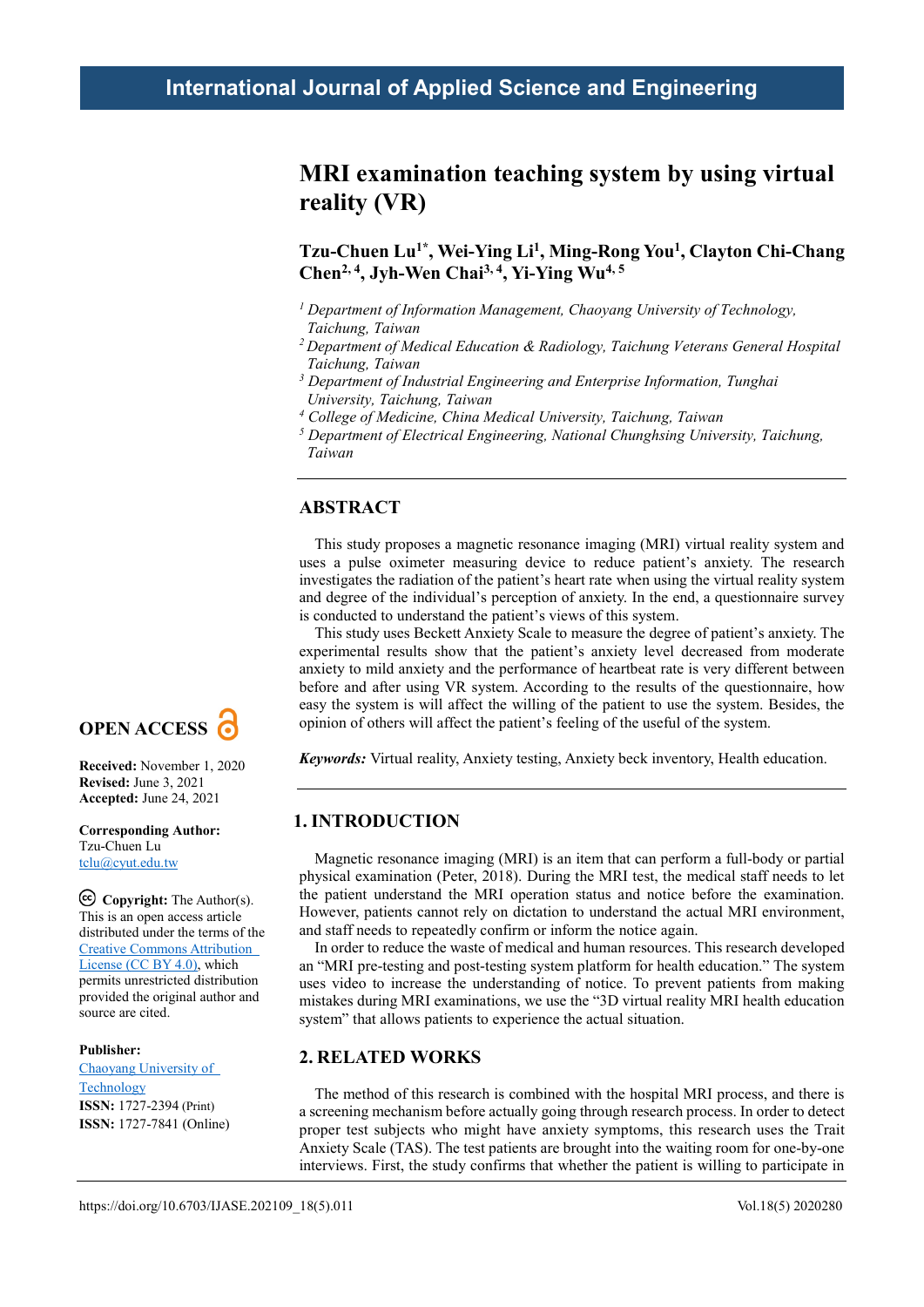#### Lu et al., International Journal of Applied Science and Engineering, 18(5), 2020280

the research and let the patient fills out the consent form. After confirming that the patient has completed the consent form, the patient needs to fill the Pre-Beck Anxiety Inventory (PrBAI). Then, the patient wears the pulse oximeter monitoring, and then start to watch the health education video and answer patient-related questions for increasing the patient's understanding of the examination. After that, the study records the heart rate before using the system.

Then, the virtual reality experience is executed. During the experience, the variance of the heartbeat rate during used the virtual reality is recorded. After VR system, the patient fills the Post-Beck Anxiety Inventory (PoBAI). After the patient has performed the physical MRI examination, the patient will be asked to fill in the final system satisfaction questionnaire.

#### 2.1 The Trait Anxiety Scale (TAS)

This study used the Trait Anxiety Scale (TAS) to confirm that each patient who was anxious. It is a measure used in many studies to explore the anxiety state of the patient. In this study, it is used to confirm whether the patient is suitable in this study.

The trait anxiety scale is an average score of 1.5 as judged by the physician and it shows anxiety, the person is suitable for using the system. The trait anxiety scale was compiled by Spielberg and Gosak in 1970 to measure personal general feelings.

#### 2.2 Anxiety Beck Inventory (ABI)

This study used the Beckett Anxiety Scale (BAS) (Beck and Steer, 1990) to confirm the difference in anxiety between patients before and after used of virtual reality (Marilia, 2019), mainly to understand whether the patient's anxiety before the physical examination will be reduced by the use of virtual reality.

The Beck Anxiety Inventory (BAI) is a scale designed by Aaron Temkin Baker and his colleagues in 1988. It is hoped that the question items of the scale will be designed through various symptoms of anxiety, understand their anxiety status and they experienced in order to measure the anxiety status of most adults.

#### 2.3 Heart Rate Detector

This study uses a pulse oximeter to understand whether there is a difference in the patient's heart rate before and after use of virtual reality. Before using virtual reality, patients will watch health education videos and collect the patient's normal heart rate during this period.

The heart rate data in the current situation is used to compare the heart rate difference in the virtual reality experience and after the experience. The method of heart rate monitoring has been used in many studies, such as understanding the patient's physical changes, and comparing whether the method or form used has an impact on the patient.

### 2.4 Technology Acceptance Model

This study uses technology acceptance model (TAM) to explore patient satisfaction after experiencing a virtual reality system. It is hoped that through the degree of acceptance of the system, the patient's perception of the system will be understood. TAM is a structural model developed by Davis based on theory of reasoned action (TRA) (Fishbein and Ajzen, 1977). The theory of rational behavior holds that human beings are very rational and logical in their use of any information system. Davis proposed TAM in 1989 to extend TRA's interpretation of the attitude and intention of using information systems (Fred, 1993). It increases the verification of the perceived usefulness (PU) of the cognitive system and the perceived ease of use (PEU) of whether the system is easy to use.

Venkatesh and Davis (2000) extended the TAM. As shown in Fig. 1, they added Social Influence (Subjective norm, Voluntariness, Image) and external perception (Job relevance, Output quality, Result demonstrability, Experience) to the original model to explain perceived usefulness and intention to use. It is found that social influence and external perception greatly affect user acceptance. The explanatory power for perceived usefulness is  $40\%~60\%$  and for intention to use is  $34\%~52\%$ .



Fig. 1. Technology acceptance model 2

### 2.5 Virtual Reality System and Video

In the past research, it has been confirmed that virtual reality can cause acrophobia of patients in high-rise situations (Coelho et al., 1995). Therefore, a large number of acrophobia projects use virtual reality for treatment (Botella et al., 2000). For related fields, it has also been proved that virtual reality is more helpful and safer than the original treatment method (Alexander and Philip, 2019; Kumar and Arjen, 2019; Laura and Carly, 2019; Nexhmedin and Hiske, 2015).

This study developed a set of virtual reality and health education videos based on the hospital MRI process and put the two items into the examination process. The video can allow the patient to better understand inspection knowledge. The virtual reality is mainly used to let the patient understand the environment and process of the inspection. This reduces the anxiety that the patient may have during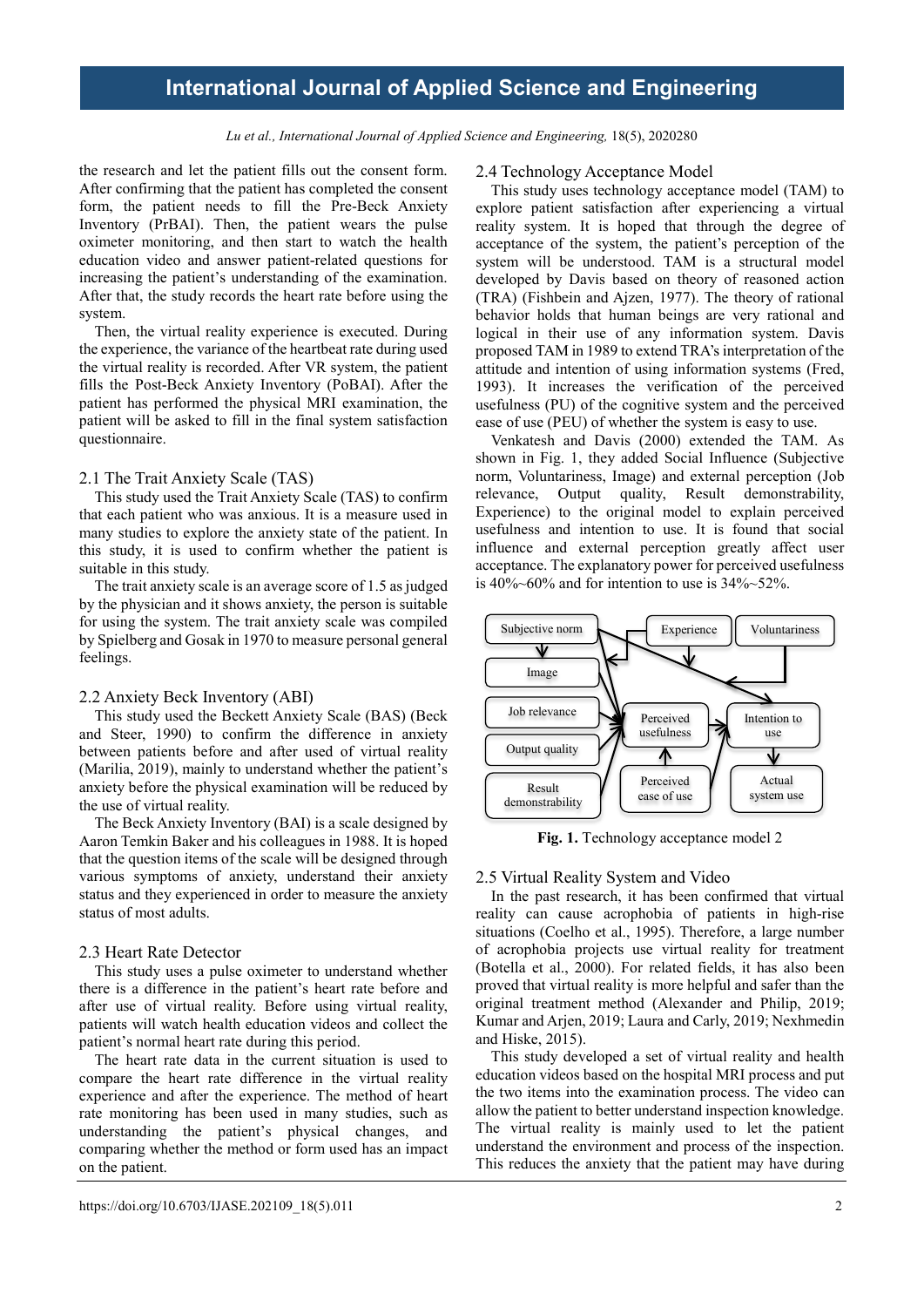Lu et al., International Journal of Applied Science and Engineering, 18(5), 2020280

the examination. The screens of the VR system are shown in Fig. 2 and Fig. 3.



**Fig. 2.** The screen for MRI health education



**Fig. 3.** The screen for MRI virtual reality

## **3. RESULTS AND DISCUSSION**

This study conducted experiments in the Taichung veterans general hospital department of radiology from December 2019 to June 2020 and collected satisfaction questionnaires. Participants who first time performs MRI and pass test will be the test subjects. The total number of questionnaires was 48. The surmised of the patients is shown in Table 1.

| Table 1. Basic information of participants |                |          |               |  |
|--------------------------------------------|----------------|----------|---------------|--|
|                                            | Items          | Quantity | $\frac{0}{0}$ |  |
| Gender                                     | male           | 16       | 33%           |  |
|                                            | female         | 32       | 67%           |  |
|                                            | under 18       |          | $3\%$         |  |
| Age                                        | $18 - 50$      | 14       | 29%           |  |
|                                            | over 50        | 33       | 68%           |  |
|                                            | primary school | 23       | 47%           |  |
| Education                                  | high school    | 16       | 33%           |  |
|                                            | university     | 9        | 20%           |  |
| Experience                                 | yes            | 14       | 30%           |  |
|                                            | no             | 34       | 70%           |  |

### 3.1 Heart Rate Detection

In this study, the SPSS paired sample T-test was used to analyze the patient's heart rate before, during, and after used of virtual reality, for well know whether the use of virtual reality would affect the patient's feelings. As the results, there is a significant difference in heart rate before, during, and after use. The results are shown in Table 2.

The average heart rates of before, during and after using VR system are 76.62, 82.79 and 80.63, respectively. The standard devious of before, during and after using VR system are 11.47, 11.55 and 12.84.

### 3.2 Beck Anxiety Inventory of the Experiments

In this study, the SPSS paired sample T-test was used to test the beck anxiety inventory. Users were asked to fill in their anxiety before the test and compare their anxiety after using the virtual reality system to understand patient anxiety. Whether the situation is improved or not, the standard determination of the beck anxiety inventory depends on the standard used by Aaron Beck to compile the beck anxiety inventory. The standard of the beck anxiety inventory is shown in Table 3.

| <b>Table 2.</b> Compare heart rate |         |         |         |        |        |       |         |
|------------------------------------|---------|---------|---------|--------|--------|-------|---------|
|                                    | Before  | During  | After   | Before | During | After | P value |
| Stage                              | average | average | average | SD.    | SD     | SD    |         |
| Before and during                  |         |         |         |        |        |       | 0.000   |
| Before and after                   | 76.62   | 82.79   | 80.63   | 11.47  | 11.55  | 12.84 | 0.000   |
| During and after                   |         |         |         |        |        |       | 0.001   |

|  | <b>Table 3.</b> Beck anxiety inventory standardized |
|--|-----------------------------------------------------|
|  |                                                     |

| Beck anxiety inventory |          |  |  |  |
|------------------------|----------|--|--|--|
| standardized           | revel    |  |  |  |
| $0 - 7$                | Minimal  |  |  |  |
| $8 - 15$               | Mild     |  |  |  |
| $16 - 25$              | Moderate |  |  |  |
| $26 - 63$              | Severe   |  |  |  |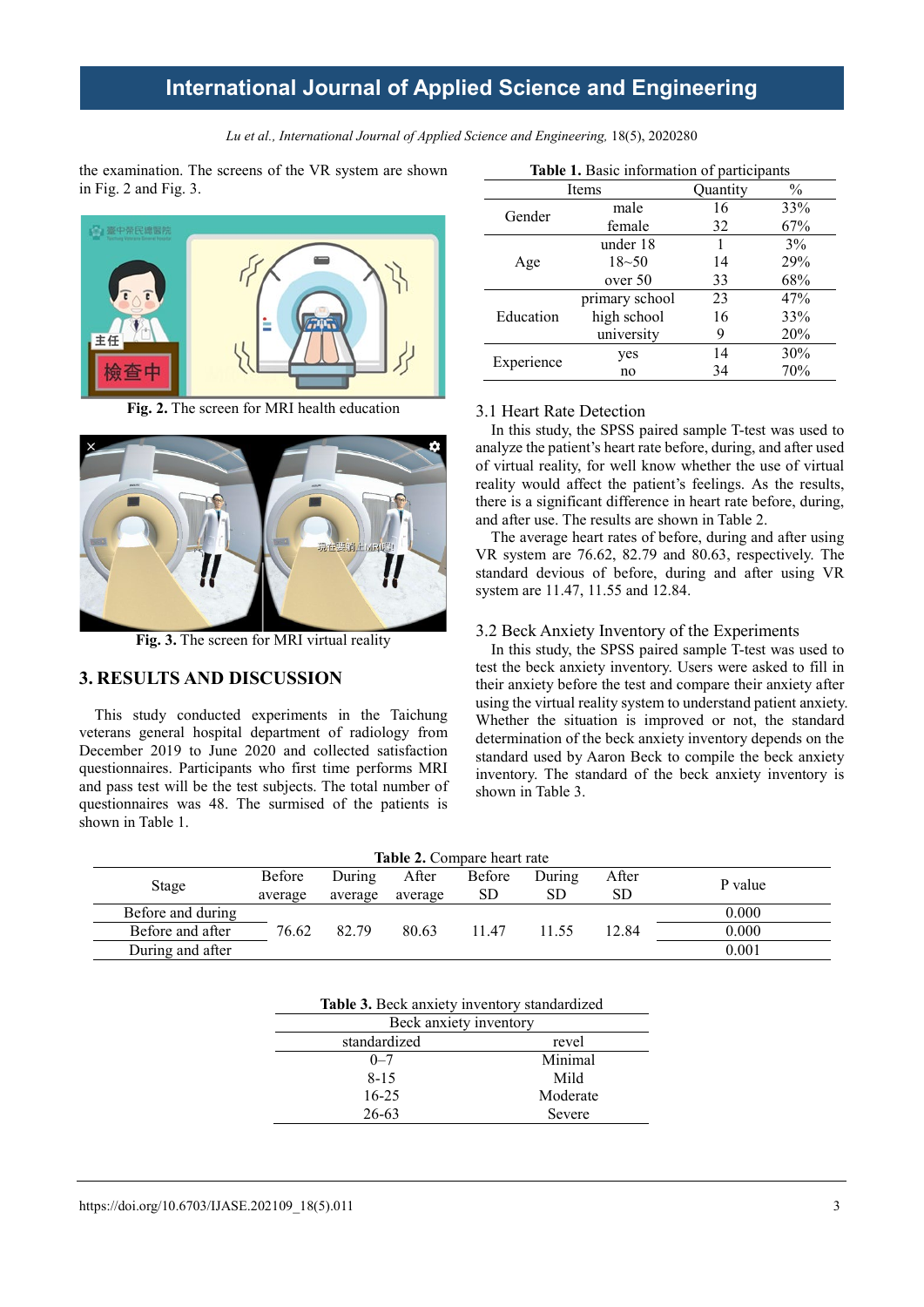Lu et al., International Journal of Applied Science and Engineering, 18(5), 2020280

| <b>Table 4.</b> Beck anxiety inventory result |             |            |           |          |         |
|-----------------------------------------------|-------------|------------|-----------|----------|---------|
| Stage                                         | before-Mean | after-Mean | hefore-SD | after-SD | P Value |
| before and after                              |             |            |           |          | 0.000   |

Experimental results show that the patient's anxiety was moderately anxious before using VR system. After using the virtual reality system, the anxiety state became slightly anxious. Through the results of the paired sample T-test, there is a significant difference between the before and after comparisons. The results is shown in Table 4.

#### 3.3 Validity and Reliability

This study uses Partial Least Square to analyse the constructs to obtain the reliability and validity of each construct. Factor loading (FL) is 0.713 to 0.951 and average variance extracted (AVE) is 0.661 to 0.877. The values greater than 0.5 indicate that the questionnaire has convergence validity. Construct reliability (CR) was 0.906 to 0.962 and the Cronbach's α was 0.870 to 0.951. The values greater than 0.7 indicate that the questionnaire has reliability. The results are shown in Table 5 and Table 6 (Agarwal and Prasad, 1998; Davis et al., 1992; Hair et al., 2017).

**Table 5.** Descriptive statistics and factor loading

| <b>Items</b>      | Mean | SD   | <b>Factor Loading</b> |
|-------------------|------|------|-----------------------|
| PU 1              | 4.56 | 0.64 | 0.776                 |
| PU <sub>2</sub>   | 4.52 | 0.73 | 0.753                 |
| PU <sub>3</sub>   | 4.33 | 0.82 | 0.791                 |
| PU <sub>4</sub>   | 4.70 | 0.53 | 0.880                 |
| PU <sub>5</sub>   | 4.68 | 0.58 | 0.856                 |
| PEOU 1            | 4.66 | 0.62 | 0.888                 |
| PEOU <sub>2</sub> | 4.79 | 0.49 | 0.885                 |
| PEOU <sub>3</sub> | 4.72 | 0.48 | 0.902                 |
| PEOU <sub>4</sub> | 4.68 | 0.50 | 0.798                 |
| PEOU <sub>5</sub> | 4.70 | 0.53 | 0.713                 |
| BI 1              | 4.70 | 0.53 | 0.936                 |
| BI 2              | 4.70 | 0.45 | 0.895                 |
| BI 3              | 4.70 | 0.45 | 0.928                 |
| BI 4              | 4.66 | 0.55 | 0.951                 |
| BI 5              | 4.66 | 0.51 | 0.858                 |
| SI 1              | 4.54 | 0.64 | 0.954                 |
| SI <sub>2</sub>   | 4.54 | 0.57 | 0.937                 |
| SI <sub>3</sub>   | 4.58 | 0.60 | 0.917                 |

| <b>Table 6.</b> Reliability and validity |                     |       |            |  |  |  |
|------------------------------------------|---------------------|-------|------------|--|--|--|
| Item                                     | Cronbach's $\alpha$ | CR.   | <b>AVE</b> |  |  |  |
| <b>PU</b>                                | 0.870               | 0.906 | 0.661      |  |  |  |
| <b>PEOU</b>                              | 0.894               | 0.923 | 0.706      |  |  |  |
| ВI                                       | 0.951               | 0.962 | 0.836      |  |  |  |
| SІ                                       | 0.930               | 0.955 | 0.877      |  |  |  |
|                                          |                     |       |            |  |  |  |

### 3.4 Path and Explanatory Power

This study is to understand the degree of acceptance of the patients' using the VR system. The related effects of social influence, perceived usefulness, and perceived ease of use on intention to use were explored. The research model of the proposed scheme is shown in Fig. 4. related hypothesis are (Fred, 1993):

- H1: The user's perceived usefulness of the system will directly affect their intention to use.
- H2: When users use the system, they believe that the ease of use will affect the intention to use of the system.
- H3: When users use the system, they believe that the ease of use will affect the received usefulness of the system.
- H4: Important people around the user think that the user must use the system, which will affect the user's perceived usefulness of the system.

We analyze the impact between the constructs and determine whether the hypothesis is true or not. Fig. 4 shows the hypothesis verification results for H1, H2, H3, H4.

- H1: T statistics are 1.793 and P values are 0.073, indicating that it is non-significant. Perceived Usefulness has no effect on the intention to use. Therefore, H1 is rejected.
- H2: T statistics are 2.564 and P values are 0.010, indicating that it is significantly different. Perceived ease of use has an effect on the intention to use. Therefore, H2 is accepted.
- H3: T statistics are 4.599 and P values are 0.000, indicating that it is significantly different. Perceived ease of use has an effect on perceived usefulness. Therefore, H3 is accepted.
- H4: T statistics are 2.023 and P values are 0.043, indicating that it is significantly different. Social influence has an effect on perceived usefulness. Therefore, H4 is accepted.

#### 3.5 T-test and ANOVA

Finally, this study used independent sample t-test and ANOVA analysis in SPSS to verify whether gender, age, and use experience would affect the results. As shown in Table 7, the analysis result is that the p-value of gender for ease of use and willingness is less than 0.05 which indicates that the result is significant, and females are more affected. On the other hand, the p-value of age and use experience for any aspect is greater than 0.05, which does not reach the significant standard. The results are shown in Table 8 and Table 9.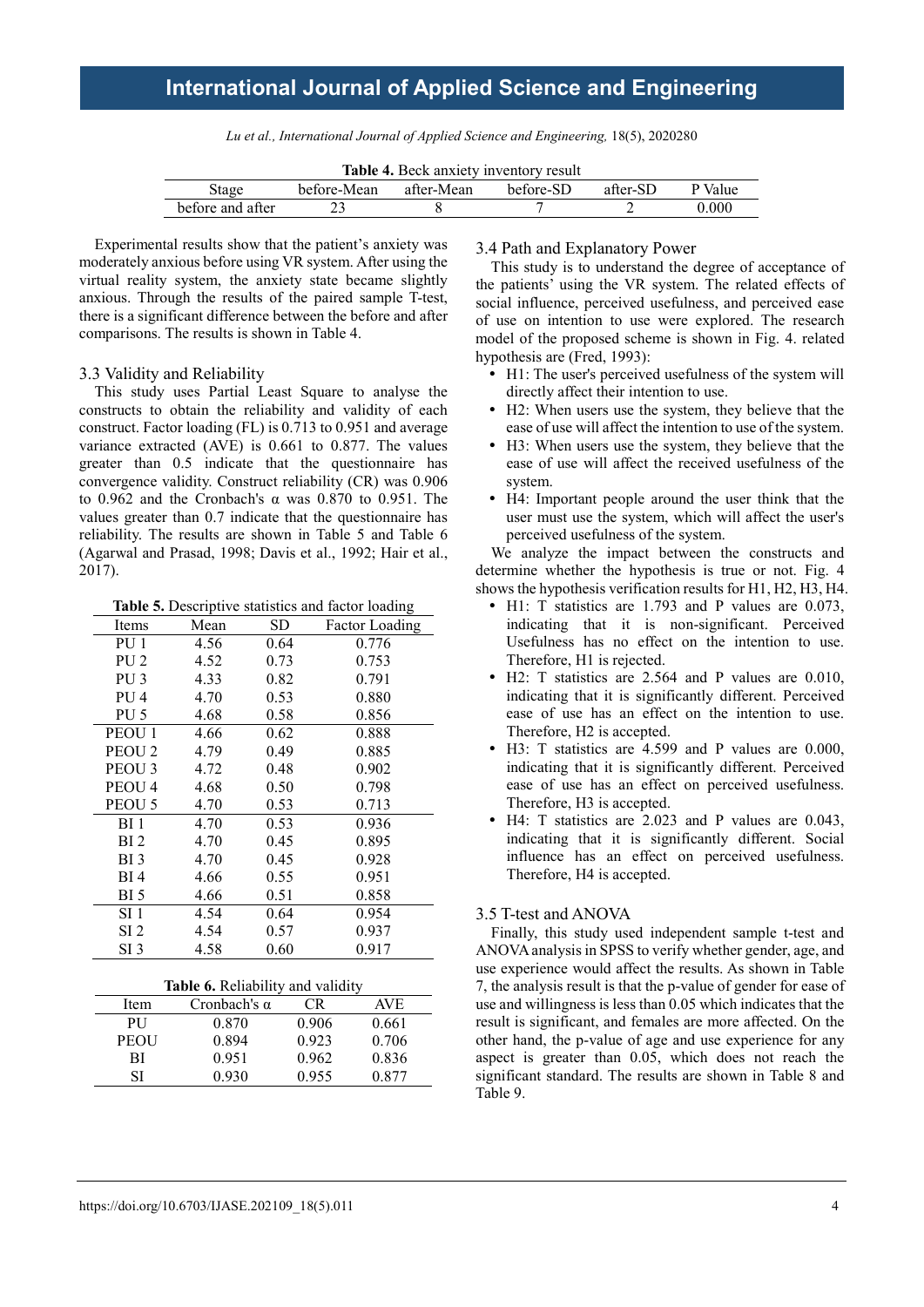

Lu et al., International Journal of Applied Science and Engineering, 18(5), 2020280

**Fig. 4.** Path Relationship of the proposed scheme

| Table 7. Gender's mean of T-test |      |        |          |       |  |  |
|----------------------------------|------|--------|----------|-------|--|--|
| Item                             | male | female |          |       |  |  |
| <b>PU</b>                        | 4.32 | 4.68   | $-1.883$ | 0.074 |  |  |
| <b>PEOU</b>                      | 4.47 | 4.83   | $-2.256$ | 0.037 |  |  |
| ВI                               | 4.41 | 4.77   | $-2.734$ | 0.009 |  |  |
| SI                               | 4.33 | 4.66   | $-1.943$ | 0.058 |  |  |

| Table 8. Age's mean of ANOVA |          |           |         |       |       |  |
|------------------------------|----------|-----------|---------|-------|-------|--|
| Item                         | under 18 | $18 - 50$ | over 50 | F     |       |  |
| <b>PU</b>                    | 4.20     | 4.58      | 4.56    | 0.229 | 0.796 |  |
| <b>PEOU</b>                  | 4.00     | 4.78      | 4.70    | 1.468 | 0.241 |  |
| ВI                           | 4.00     | 4.70      | 4.65    | 1.103 | 0.341 |  |
| SI                           | 4 33     | 4.61      | 4.53    | 0.173 | 0.842 |  |

| Table 9. Experience's mean of T-test |  |
|--------------------------------------|--|
|                                      |  |

| Item        | have experience | no have experience |       |       |
|-------------|-----------------|--------------------|-------|-------|
| PU          | 4.61            | 4.54               | 0.421 | 0.676 |
| <b>PEOU</b> | 4.81            | 4.67               | 0.964 | 0.340 |
| BI          | 4.77            | 4.60               | .307  | 0.200 |
| SI          | 4.64            |                    | 0.669 | .507  |

## **4. CONCLUSION**

In order to let patients can understand the environment, process, and notification of MRI examination and reduce anxiety, this study develops a 3D virtual reality system. The system simulates the complete inspection process and allows patients to understand all inspection precautions through the videos and games. From the results of beck anxiety inventory, the state of patient's anxiety from middle to low after watching videos and using VR system. The results show that the knowledge of MRI can reduce the anxiety. The heart rate records are used to the reaction of patients. This study comprised the heart rates of before, during, and after of using VR system. The results show the patient's heart rate of before used VR is significantly different from that of during and after using VR. Numerically, it can be observed that the difference between before and during used of the virtual reality system is significant, that means the developed system does change the patient's heart rate.

According to the results of the questionnaire survey, the average value of each question is  $3\neg 5$ , which means the patient's satisfaction with the system is acceptable. The reliability and validity meet the measurement standards that indicates the questionnaire is correct. In the path analysis part, H2, H3, and H4 reached a significant difference that means the hypothesis are correct. H1 did not reach a significant difference that means this hypothesis may not be so meaningful in the questionnaire this time. The analysis results of H2, H3, and H4 show that when using the system, the patient feels the system is easy to use. Because the system is easy to use, it affects the patient's intention to use the system. The ease of use of the system also affects the patient's use of the system, and social influence will affect the patient's perceived usefulness. But H1 also shows that although the patient feels this system is useful, it will not affect the patient's willingness to use it.

During the execution of the process, this study asked the patients some things about the system that can be improved. Some patients pointed out that there is still has room for improvement in the environmental simulation. Many